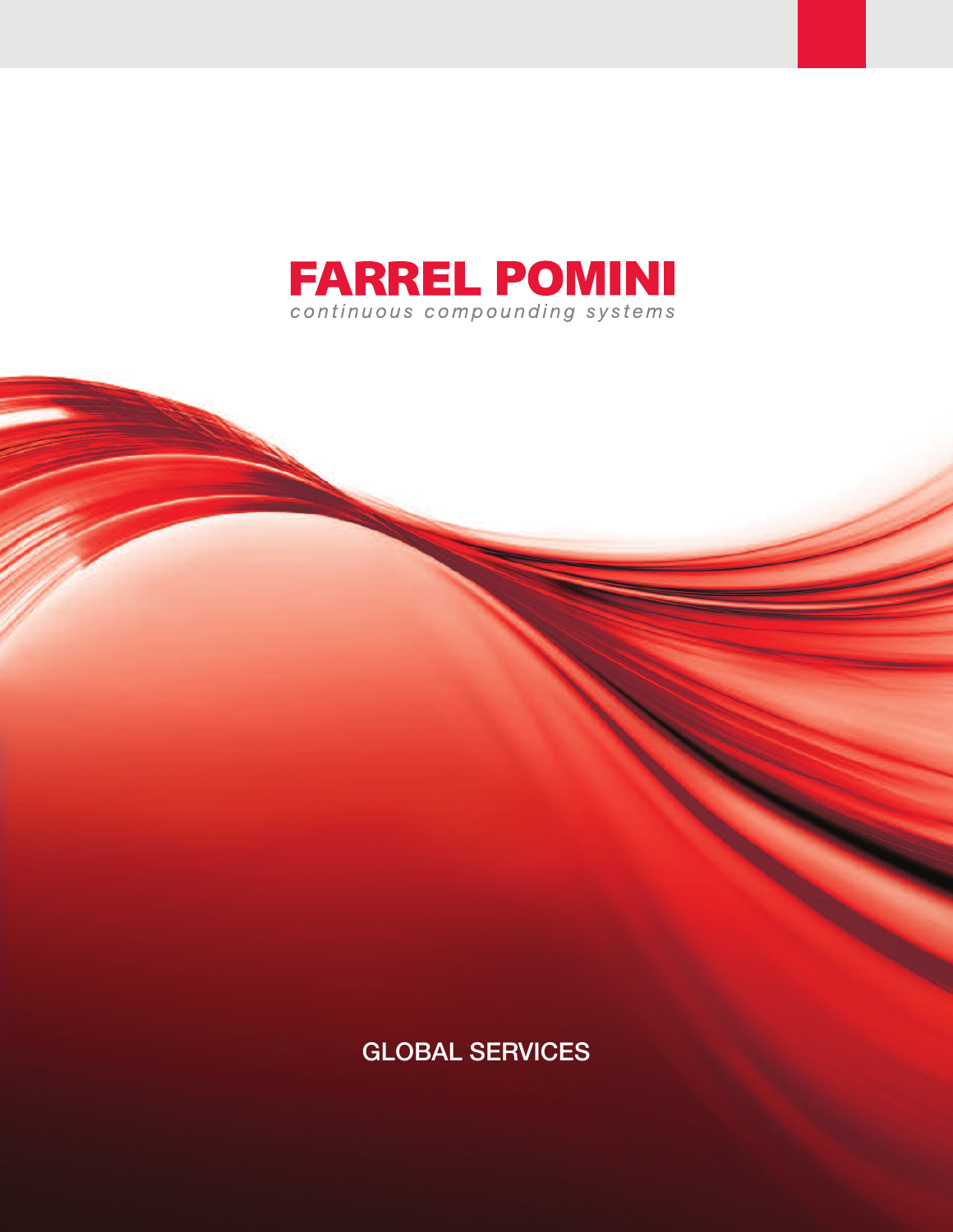FARREL POMINI is recognized as a global leader in the research, design and manufacturing of compounding systems for the plastics industry covering an extensive range of processing applications. However, providing companies with the best compounding equipment for their individual business goals and objectives is only the beginning. FARREL POMINI is a solution provider enabling our customer partners to protect their equipment investment and maximize returns with a full portfolio of aftermarket and consultation services and a dedicated team of experts available for support.



# **EfficiEncy**

#### **Spare parts**

We maintain an extensive inventory of high quality genuine replacement parts to support Farrel, Pomini and FARREL POMINI compounding equipment. Genuine spare parts ensure component longevity and safeguards that your machine is fitted with the latest design components enabling you to benefit from our innovations and product improvements.

Our historical database allows us to accurately match a replacement part to a specific machine based on its serial number. Using genuine FARREL POMINI spare parts ensures the correct fit and operation of all parts supplied by FARREL POMINI.

Many customers choose to take advantage of a customized stocking plan tailored specifically for their needs. It helps maintain productivity by keeping components on hand while harmonizing expenses.

#### **Technical services**

The highly experienced FARREL POMINI Technical Services Team oversees the machine start-up and commissioning phase of your equipment ensuring fast, proper installation and minimizing the time to bring the machine onto your live production line. During this period, the team can provide expert training for your operations and maintenance personnel making certain they're confident working with the equipment.

When support is needed during the life of your equipment, the same expert level personnel can assist you often by diagnosing the issue remotely, and whenever needed, travel globally to you for focused and efficient repair of your equipment ensuring you are returned to maximum productivity as quickly as possible. Our Service Teams are located on three continents: North America, Europe and Asia.

FARREL POMINI offers an Inspection Program.

With this plan, machine inspections are scheduled in advance allowing customers to control when machines are off-line, potentially taking advantage of shut downs or production changeover periods. Regular inspections lead to a significant increase in machine life because wear issues are identified at early stages, documented in formal written reports and addressed at the optimum time. The ability to utilize timed component repairs reduces maintenance costs and further reduces the running costs of FARREL POMINI equipment.

## **Remanufacturing and repair services**

Remanufacturing and repair services range from the straightforward repair of key wear components, such as rotors, to a complete remanufacture utilizing a combination of new and rebuilt components bringing the equipment back to its original productivity specifications.

During the remanufacturing process, FARREL POMINI will clean, inspect and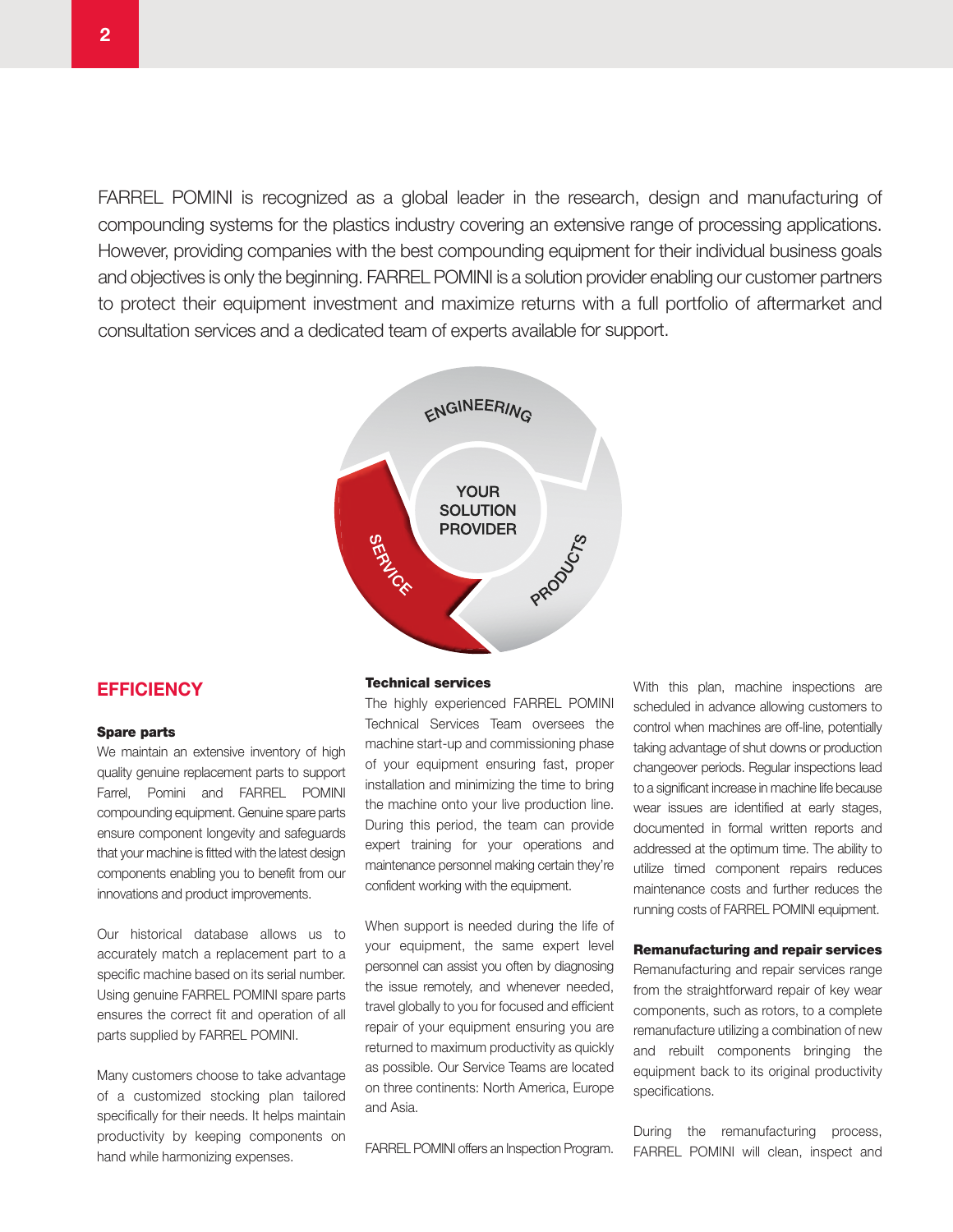document the condition of your equipment. At this time, the Remanufacturing Team will develop an estimate to repair and remanufacture your equipment. The remanufacturing solution extends the life cycle of the equipment and is often more cost-effective for a company than a capital purchase. You will have the information needed to make a knowledgeable decision.

#### **Project engineering services**

Our team of dedicated Project Engineers are available to assist with plant design, construction, installation and realization. Our services range from ancillary and production line integration through plant feasibility studies all the way through to full plant design and equipment construction. Combining process knowledge, mechanical, electrical and civil engineering capabilities and all our experience, our team can work together with you to determine requirements and generate efficient solutions.

With a total systems approach, FARREL POMINI can partner with you to evaluate your technical processes and provide support to change or expand production. We synthesize our vast knowledge of polymer processing equipment and a

dedicated team of experienced Engineers to create solutions tailor-made to your specific requirements and goals. Within the scope of services, FARREL POMINI is able to oversee and execute feasibility studies and then move onto complete engineering design, installation and commissioning services. FARREL POMINI provides you with the assurance of a successful installation, completed within both a planned schedule and a defined budget.

### **Development consultation services**

In our two modern Process Laboratories, one in the United States and the other in the United Kingdom, FARREL POMINI can carry out development trials in partnership with you. With the benefit of our process experts' knowledge and years of experience, you can develop and evaluate formulations on a variety of rotor configurations and process tools utilizing production size equipment which may not be available in your facilities.

Alternatively, FARREL POMINI Process Engineers can travel to your facility and conduct compound development onsite utilizing your production or pilot equipment and working with your employees.

There are occasions when you may need FARREL POMINI's expertise to optimize a machine's productivity, such as when production demands increase or a formulation change is introduced. Again, Process Engineers can travel to your site and work with you to support enhancing machine productivity.

## **Customer service**

Our Customer Service Team is the backbone of our entire portfolio of aftermarket and consultative services. They are able to assist you with a spare parts need, put you in touch with the Technical Services or Remanufacturing and Repair Services Team or the more involved consultation services FARREL POMINI offers. They will help you best utilize our skills and expertise to achieve your productivity and profitability goals. This customer service team is ready to assist you 24 hours a day, 365 days a year.

# LET OUR EFFICIENCY DRIvE YOUR SUCCESS.